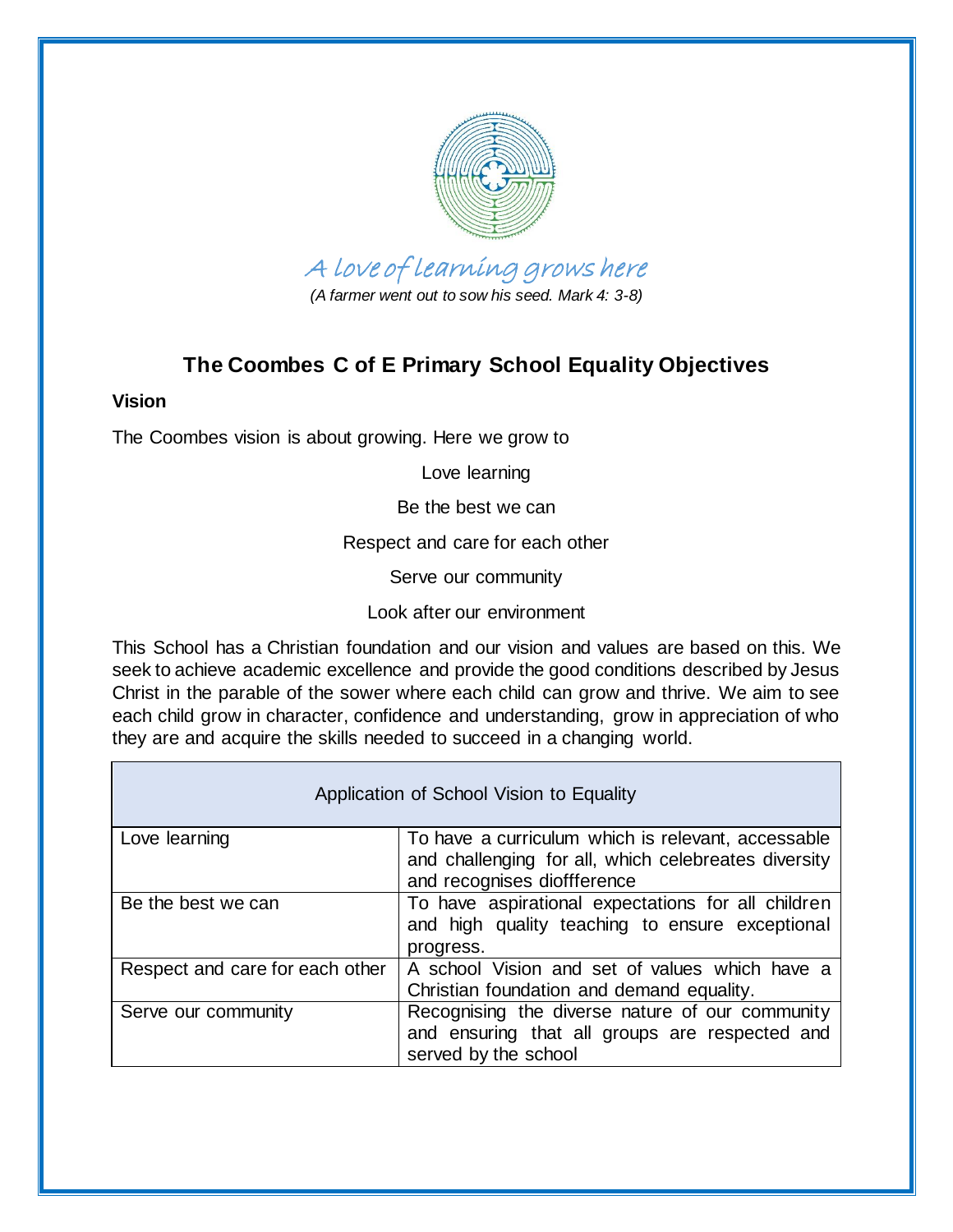| Look after our environment | Encourage a responsibility towards the environment |  |  |
|----------------------------|----------------------------------------------------|--|--|
|                            | and a recognition of the equality of access to its |  |  |
|                            | resources for all groups.                          |  |  |

### **Equality Objectives**

The Equality Act 2010 requires us to publish information that demonstrates that we have due regard for the need to:

• Eliminate unlawful discrimination, harassment, victimisation and any other conduct prohibited by the Equality Act 2010

• Advance equality of opportunity between people who share a protected characteristic and people who do not share it

• Foster good relations between people who share a protected characteristic and people who do not share it.

The Coombes C of E Primary School and Nursery is an inclusive school where we focus on the well-being and progress of every child and where all members of our community are of equal worth.

We believe that the Equality Act provides a framework to support our school's commitment to valuing diversity, tackling discrimination, promoting equality and fostering good relationships between people. It also ensures that we continue to tackle issues of disadvantage and underachievement of different groups.

Our approach to equality is based on the following key principles:

1. All learners are of equal value

2. We recognise and respect difference

3. We foster positive attitudes and relationships and a shared sense of cohesion and belonging.

4. We observe good equalities practice in staff recruitment, retention and development.

- 5. We aim to reduce and remove inequalities and barriers that already exist.
- 6. We have the highest expectations of all our children.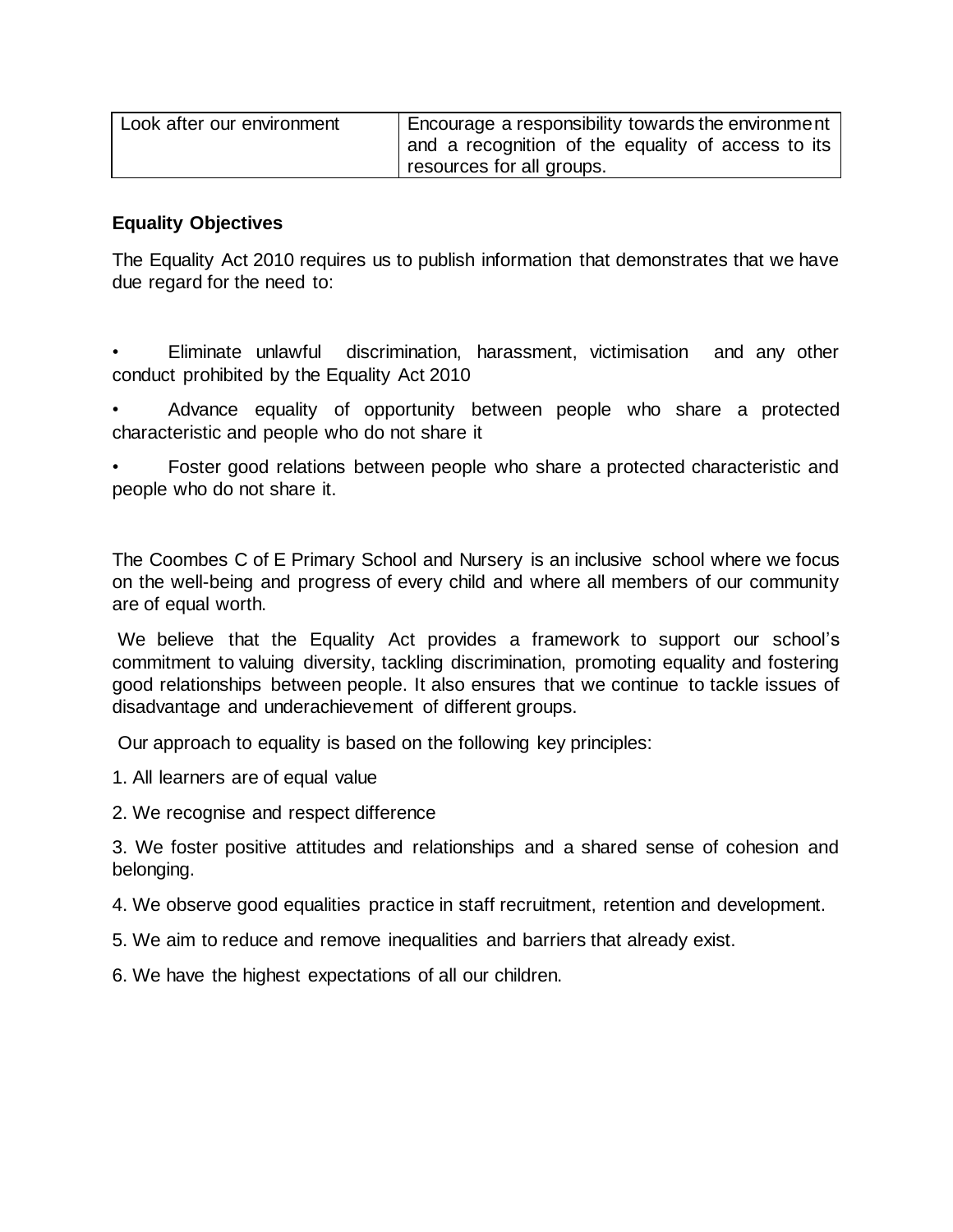### Equality Information

Number of pupils on roll at the school: 418

Age of pupils: 3 to 11

Information on pupils by protected characteristics

The Equality Act 2010 protects people from discrimination on the basis of protected characteristics. Every person has several of the protected characteristics, so the Act protects everyone against unfair treatment.

In order to ensure that all pupils are protected from discrimination, the school collects information on protected characteristics.

### Information on other groups of pupils

In addition to pupils with protected characteristics, we gather further information on the following groups of pupils:

- Pupils eligible for Free School Meals (FSM)
- Pupils with Special Educational Needs (SEN)
- Disadvantaged group
- Pupils with English as an Additional Language (EAL)
- Young carers
- Looked after children
- Other vulnerable groups

It may be possible to identify individuals from the information provided when the number of pupils with a particular characteristic is low and the information is sensitive personal information. In these cases we have indicated this by an asterisk\*.

| Any other Asian background      | 1.4 |
|---------------------------------|-----|
| Any other Black background      | 0.9 |
| Any other ethnic group<br>- 1.6 |     |
| Any other mixed background      | 2.1 |
| Any other White background      | 8.1 |
| 0.0                             |     |
| 3.9                             |     |
| 0.7                             |     |
|                                 | %   |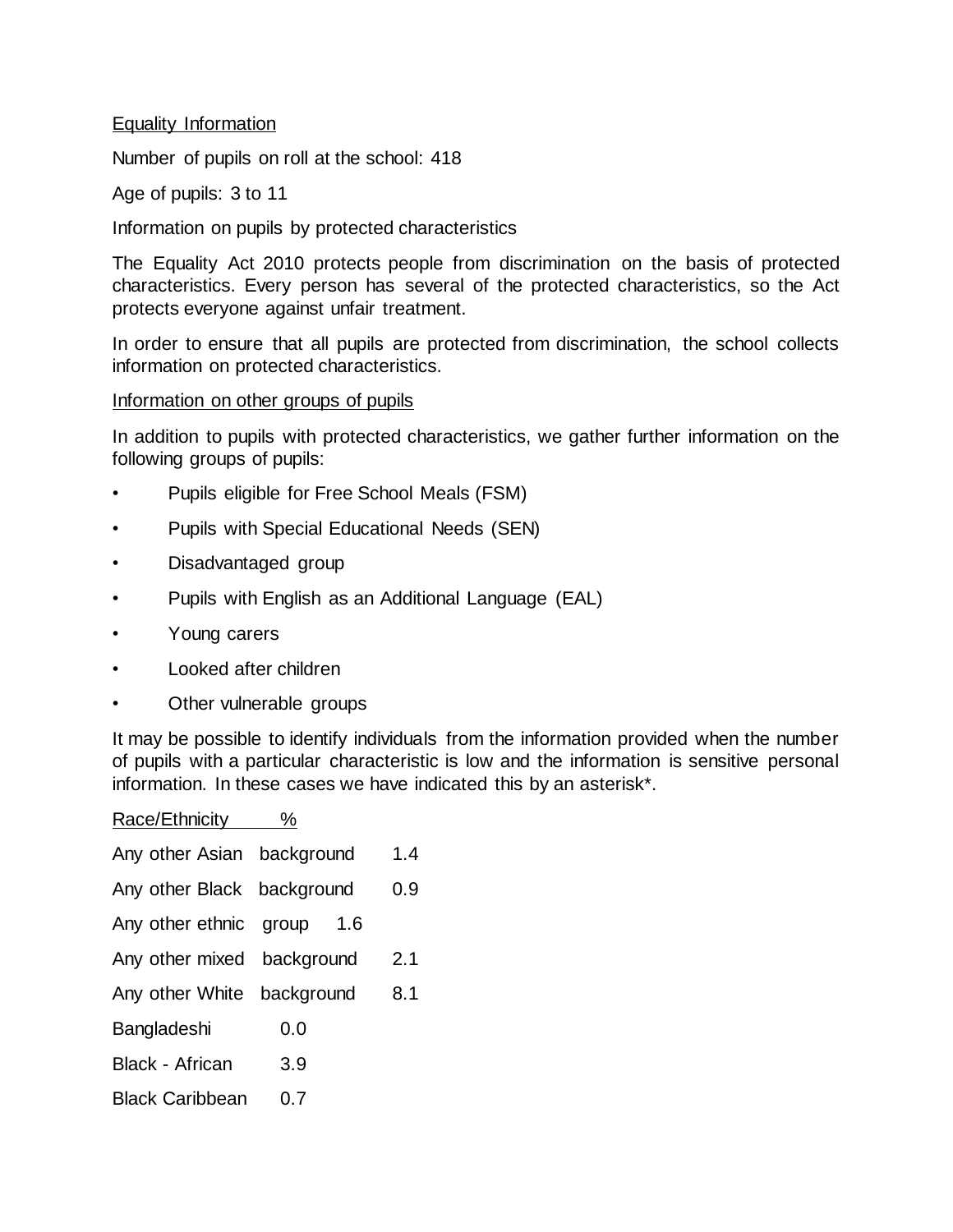Chinese 2.1 Indian 3.2 Pakistani 1.2 Refused 0.0 Other Gypsy/Roma 5.6% White - British 63.4 White - Irish 0.7 White and Asian 0.7 White and Black African 1.4 White and Black Caribbean 2.5 Gender: 51.7% male, 48.3% female Pupils eligible for Pupil Premium Finding – Disadvantage group: 14.8% Pupils with Special Educational Needs (SEN) 10 %

Pupils with English as an Additional Language (EAL): 18 %

Young carers: 0

Looked after children: \*

Through rigorous tracking and monitoring of individuals and of all the groups of children, including progress and attainment, and by providing equal opportunities to access the curriculum and activities, we aim to ensure that any gap in attainment for pupils within any of the above different groups is removed, or at least remains less than the gap nationally.

### Eliminating discrimination and other conduct that is prohibited by the Act

The information provided here aims to demonstrate that we give careful consideration to equality issues in everything that we do at The Coombes C of E Primary School. 'Due regard' ensures that we work towards eliminating discrimination, harassment and victimisation and other conduct that is prohibited by the Equality Act.

We are committed to working for equality for all our staff, parents, carers and children to meet our duties under the Equality Act 2010.

We eliminate discrimination by:

• Implementation of a Vision and set of values which addresses the need to respect and care for others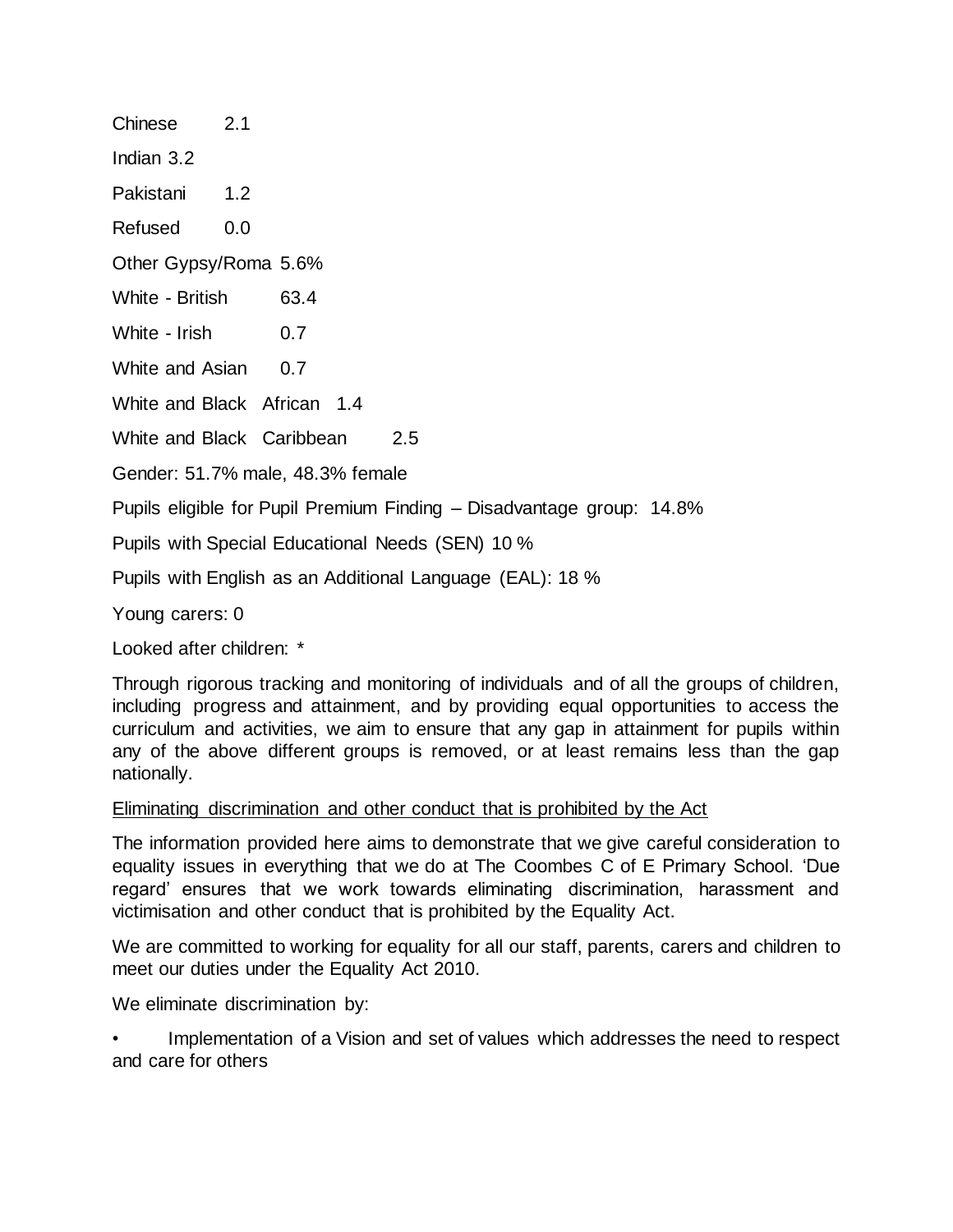• Our behaviour policy ensures that all children feel safe at school and addresses prejudicial bullying

• Reporting, responding to and monitoring all racist incidents

• Regularly monitoring the curriculum to ensure that the curriculum meets the needs of our pupils and that it promotes respect for diversity and challenges negative stereotyping

• Teaching is of the highest quality to ensure children reach their potential and all pupils are given equal entitlement to success

• Tracking pupil progress to ensure that all children make rapid progress, and intervening when necessary

• Ensuring that all pupils have the opportunity to access extra-curricular provision

• Listening to and monitoring views and experiences of pupils and adults to evaluate the effectiveness of our policies and procedures.

## Advancing equality of opportunity between people who share a protected characteristic and people who do not share it

We advance equality of opportunity by:

Using the information we gather to identify underachieving groups or individuals and plan targeted intervention

- Ensuring participation of parents and carers and pupils in school development
- Listening to parents and carers
- Listening to pupils at all times

Fostering good relations across all characteristics - between people who share a protected characteristic and people who do not share it

We foster good relations by:

• Ensuring that The Coombes C of E Primary School and Nursery is seen as a community school within our local community

• Ensuring that equality and diversity are embedded in the curriculum and in collective worship.